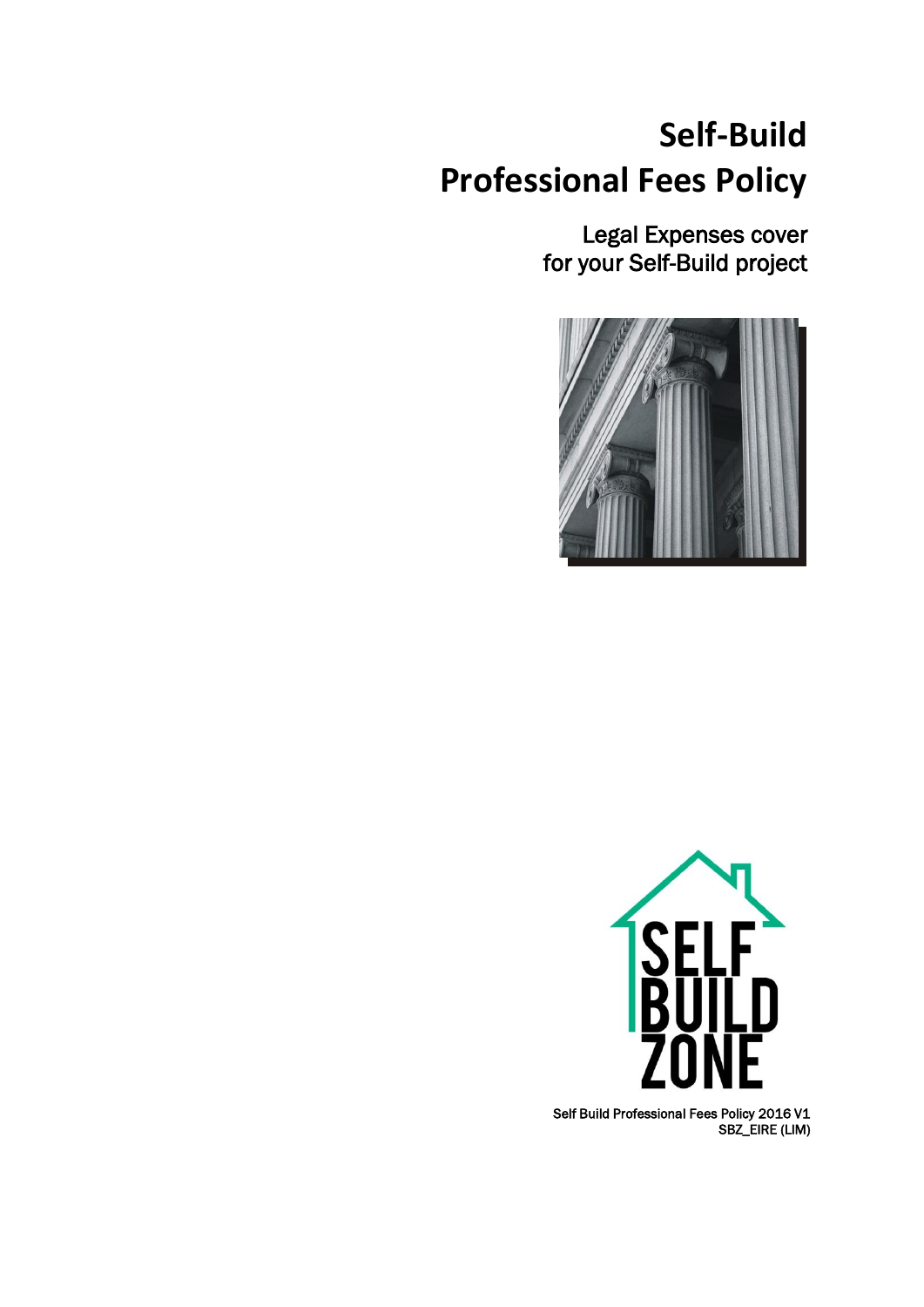### The Services and Complaints Handling

### Our Promise to You

- a) We will acknowledge complaints promptly
- b) We will investigate quickly and thoroughly
- c) We will keep you informed of progress
- d) We will do everything to resolve your complaint fairly
- e) We will learn from our mistakes and use your feedback to continually improve our service

### What to do if You have a Complaint

We are dedicated to providing you with a high quality service and we want to ensure that we maintain this at all times. If you feel that we have not offered you a first class service please contact us on +44(0)1732 742102 or write to us at the address below quoting your Policy number or claim reference:

Sennocke International Insurance Services Limited 6 Pembroke Road, Sevenoaks, Kent TN13 1XR e-mail [customerservices@selfbuildzone.com](mailto:customerservices@selfbuildzone.com)

Self-Build Zone is a trading style of Sennocke International Insurance Services Ltd which is authorised and regulated by the Financial Conduct Authority

#### Complaints Procedure

٦

In the event of a complaint arising under this insurance, You should in the first instance write to the Agent who arranged this insurance and if the matter still remains unresolved thereafter You should write to:-

The Managing Director Legal Insurance Management Ltd 1 Hagley Court North The Waterfront Brierley Hill West Midlands DY5 1XF

Please ensure Your policy number is quoted in all correspondence to assist a quick and efficient response.

If it is not possible to reach an agreement, You have the right to make an appeal to the Financial Ombudsman Service. This also applies if You are insured in a business capacity and have an annual turnover of less than €2 million and fewer than ten staff. You may contact the Financial Ombudsman Service at:-

Financial Services Ombudsman Bureau 3rd Floor, Lincoln House, Lincoln Place, Dublin 2.

Lo Call:1890 88 20 90 Phone:+353 1 6620899 Fax:+353 1 6620890

Email: [enquiries@financialombudsman.ie](mailto:enquiries@financialombudsman.ie)

The above complaints procedure is in addition to Your statutory rights as a consumer. For further information about Your statutory rights contact Your local Authority Trading Standards Service or Citizens Advice Bureau.

#### **Compensation Scheme**

**The Insurance Compensation Fund in Ireland exists for the protection of consumers. In the event that an insurer is unable to pay a claim, compensation may be available from this fund. You may obtain more information about the Insurance Compensation Fund by visiting the Central Bank of Ireland's website at [www.centralbank.i.e.](http://www.centralbank.i.e/)**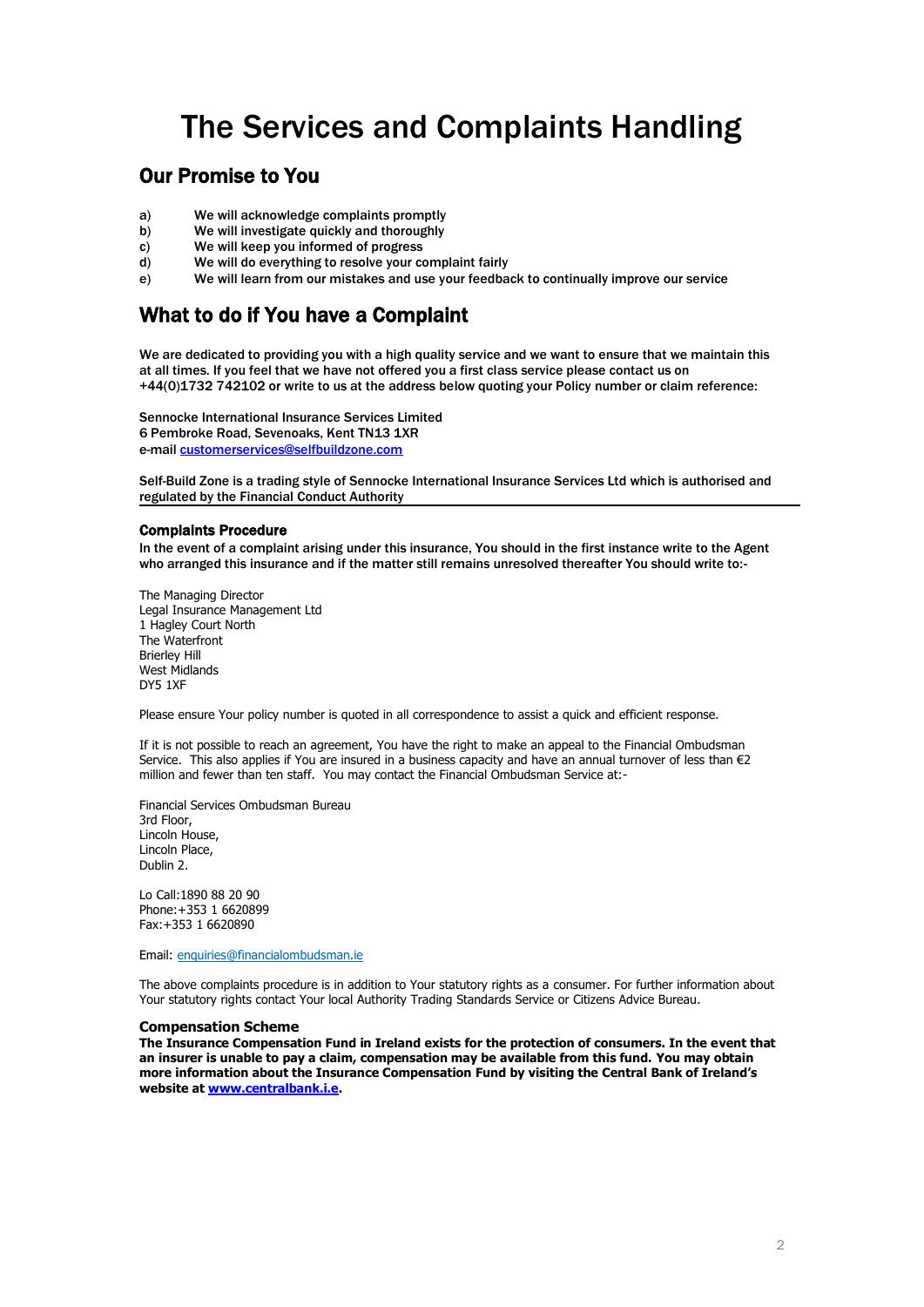### **IMPORTANT NOTICE REGARDING THE OPERATION OF THIS POLICY FAILURE TO COMPLY WITH THESE TERMS COULD MEAN THAT WE DECLINE TO PAY YOUR CLAIM**

In order for indemnity to apply, the Insured Person or a close family member must be the initial owner and occupier of the Self Build Home for domestic purposes including outbuildings and mains services.

If during the period of insurance the deeds of ownership and/or occupancy are transferred to another party, this policy shall be deemed null and void from the date of transfer.

All potential claims must initially be reported to our Claims Helpline Service, which operates between the hours of 9.00am – 5.00pm Monday to Friday excluding UK Bank Holidays.

### Legal Fees Claims Helpline Service – +44(0)1384 377000

This Helpline service is only in respect of legal issues and cannot assist with any other insurance matter.

This is a policy where You must notify Us during the Period of Insurance and within 30 days of any circumstances which may give rise to any claim under this policy. Failure to do so could mean that We decline to pay a claim for Your Professional Fees.

If You can convince Us that there are Prospects of Success in Your claim and that it is necessary for Professional Fees to be paid We will:-

- take over the claim on Your behalf.
- appoint a specialist of Our choice to act on Your behalf.

We may limit the Professional Fees that We will pay under the policy where:-

- 1. We consider it is unlikely a sensible settlement of Your claim will be obtained, or
- 2. there is insufficient prospects of obtaining recovery of any sums claimed; or 3. the potential settlement amount of Your claim is disproportionate compared
- the potential settlement amount of Your claim is disproportionate compared with the time and expense incurred in pursuing or defending Your claim.

Where it may cost Us more to handle a claim than the amount in dispute We may at Our option pay to You the amount in dispute which will then constitute the end of the claim under this policy.

If Legal Proceedings have been agreed by Us You may at this stage decide to nominate and use Your own solicitor or indeed, You may wish to continue to use Our own specialists. If You decide to nominate Your own Professional We must agree this in advance and You will be responsible for any Professional Fees in excess of those which Our own specialists would normally charge Us (details are available upon request).

At conclusion of Your claim if You are awarded any costs (not Your damages), these must be paid to Us.

### Please note that if you should engage the services of a Professional prior to making contact with this Helpline any costs that you incur are not covered by this insurance.

If upon receipt of this policy you are unhappy with any of the requirements as stated above please advise your insurance adviser immediately who subject to there being no claims on this policy will arrange a full refund of premium.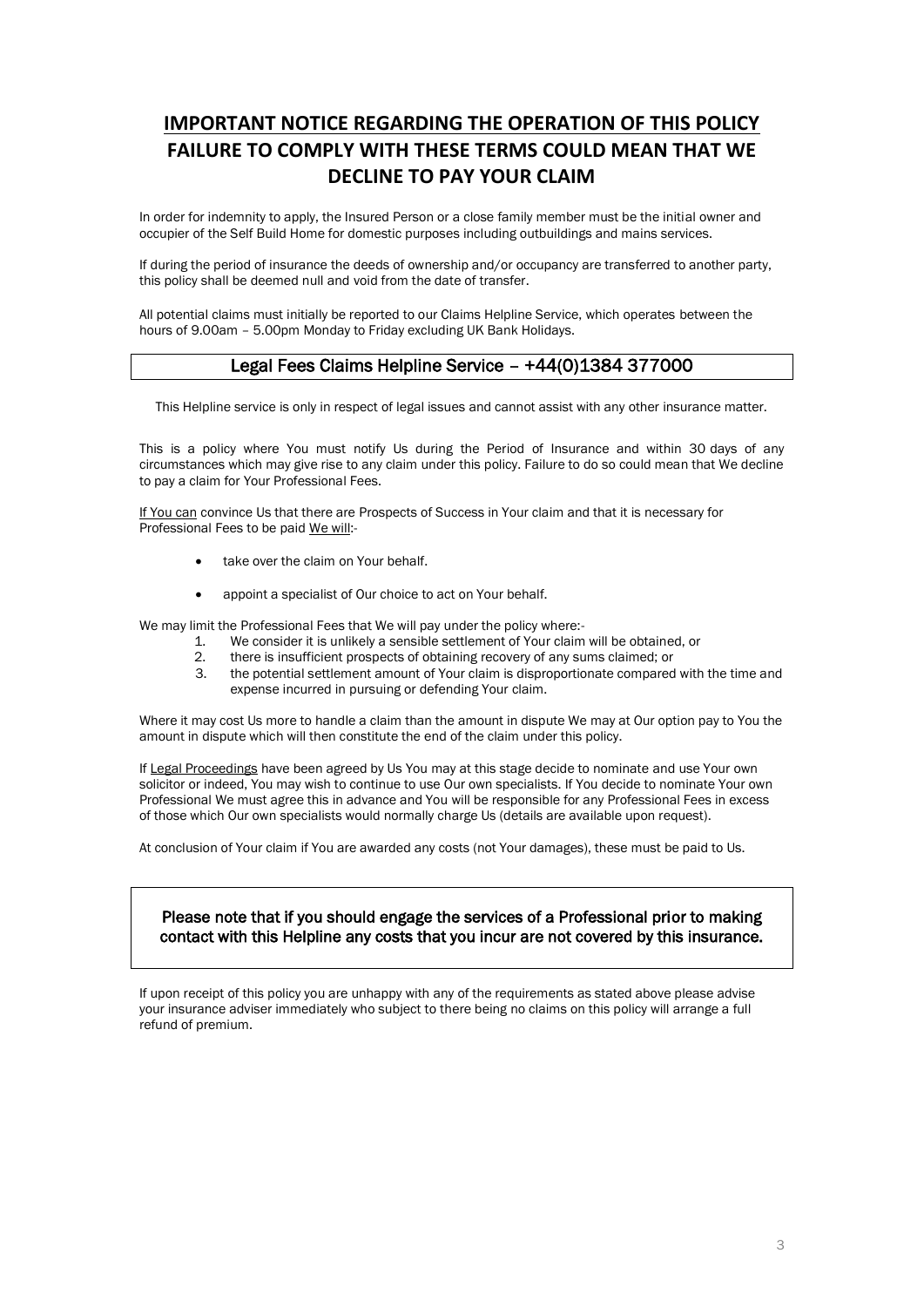# **Definitions**

The words or expressions detailed below have the following meaning wherever they appear in this policy.

#### Agent

The Agent appointed by the Coverholder to transact this insurance with You.

#### Authorised Professional

A solicitor, counsel, claims handler or mediator, accountant, firm of accountants or other appropriately qualified person appointed and approved by Us under the terms and conditions of this policy to represent Your or an Insured Person's interests.

#### Claim Limits

The sums specified in the Schedule being the maximum We will pay including Insured Events related by time or cause.

#### **Court**

A Court, tribunal or other competent authority.

#### Coverholder

The policy is administered on behalf of the Insurer by Legal Insurance Management Ltd, 1 Hagley Court North, The Waterfront, Brierley Hill, West Midlands DY5 1XF.

#### Event

The initial event, act or omission which sets off a natural and continuous sequence of events that subsequently gives rise to a claim for Professional Fees and/or payment of a benefit under this policy.

#### Insured Person

The Policyholder and his or her spouse.

#### Insurer

This insurance is administered by Legal Insurance Management Ltd arranged by Sennocke International Insurance Services Ltd & underwritten by UK General Insurance Ltd on behalf of Great Lakes Insurance SE. Great Lakes Insurance SE is a German insurance company with its headquarters at Königinstrasse 107, 80802 Munich. UK Branch office: Plantation Place, 30 Fenchurch Street, London, EC3M 3AJ.

Sennocke International Insurance Services Ltd is authorised by the Central Bank of Ireland.

Legal Insurance Management Ltd and UK General Insurance Limited are authorised and regulated by the Financial Conduct Authority.

Great Lakes Insurance SE, UK Branch, is authorised by Bundesanstalt für Finanzdienstleistungsaufsicht and subject to limited regulation by the Financial Conduct Authority and Prudential Regulation Authority. Details about the extent of their regulation by the Financial Conduct Authority and Prudential Regulation Authority are available on request.

#### Legal Proceedings

When formal Legal Proceedings are issued against an opponent in a Court of Law.

#### Period of Insurance

The Period of Insurance shown in the Schedule.

#### Policyholder, You, Your

The person or company who has paid the premium and is named in the Schedule as the Policyholder.

#### Professional Fees

Legal and accountancy fees and costs including disbursements reasonably and properly incurred by the Authorised Professional, with Our prior written authority including costs incurred by another party for which You are made liable by Court Order, or may pay with Our consent in pursuit of a civil claim in the Territorial Limits arising from an Insured Event. Professional Fees will include VAT where it cannot be recovered.

#### Prospects of Success

At least a 51% chance of the Insured Person(s) achieving a favourable outcome

#### **Schedule**

The document which shows details of You and this insurance and is attached to and forms part of this policy.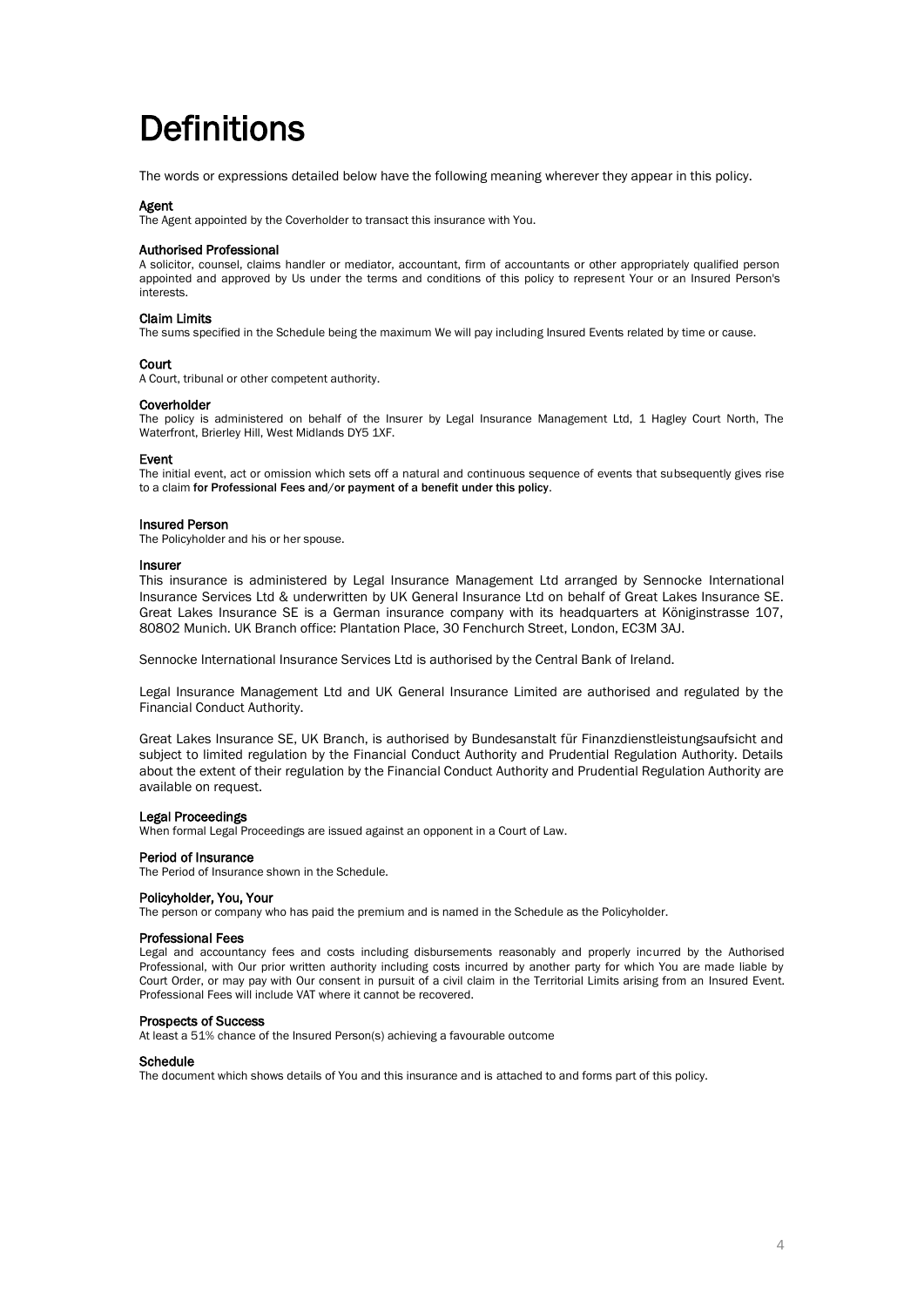# Definitions Continued

#### Self Build Home

The dwelling to be constructed for the Insured Person within the Territorial Limits to be used by the Insured Person or a close family member for domestic purposes including outbuildings and mains services.

#### Standard Professional Fees

The level of Professional Fees that would normally be incurred by Us in using a nominated Authorised Professional of Our choice.

#### Territorial Limits

The Republic of Ireland.

#### Time of Occurrence

Civil Cases - when the Event occurred or commenced whichever is the earlier. Criminal Cases - when You or an Insured Person commenced or is alleged to have commenced to violate the criminal law in question.

#### We, Us, Our

UK General Insurance Ltd on behalf of Great Lakes Insurance SE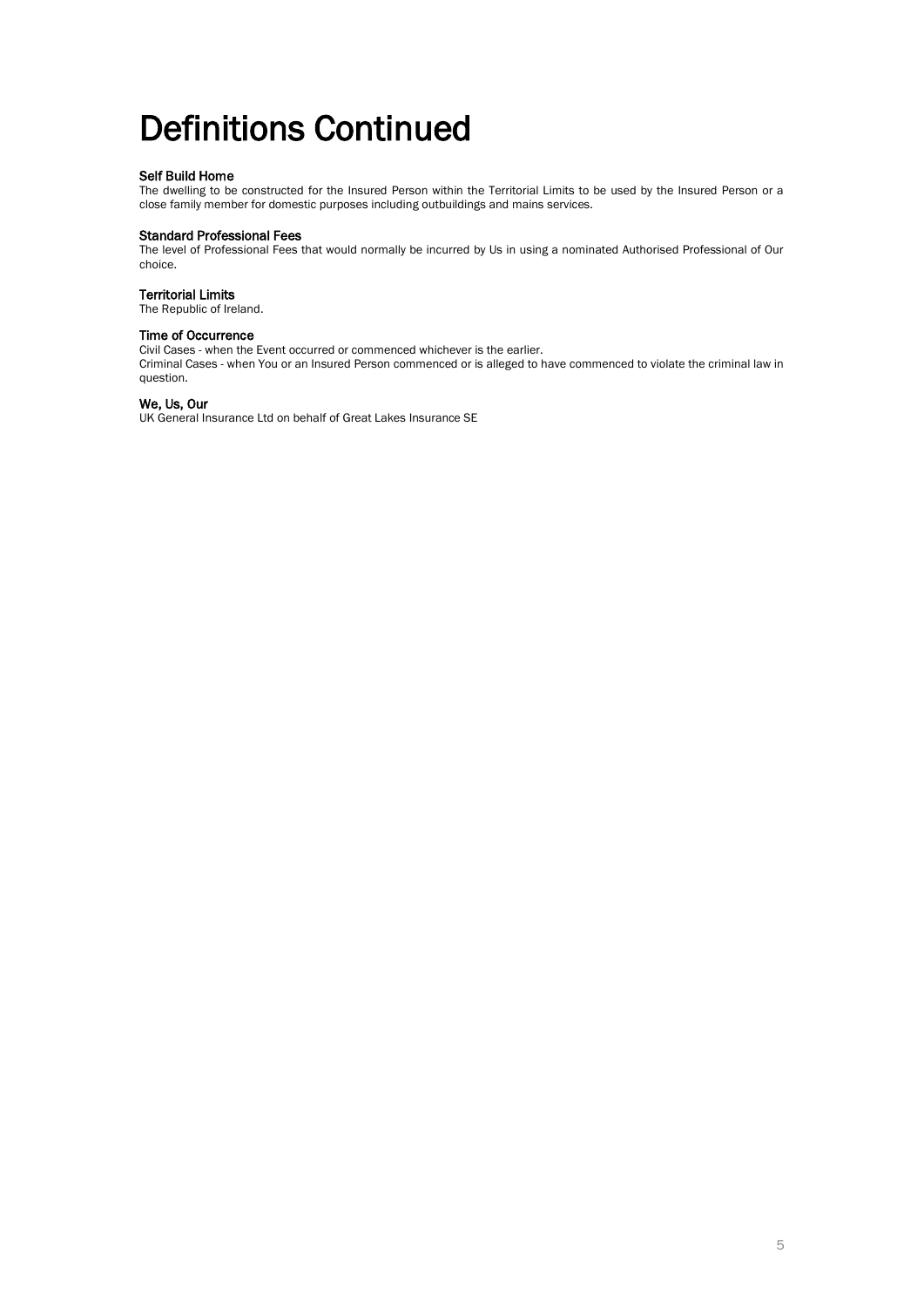## **Cover**

In return for the payment of your premium we will provide the insurance cover detailed in this policy document, subject to the terms, conditions, and limitations shown below or as amended in writing by us and during the period of cover.

We will pay Your claim in accordance with Our Standard Professional Fees and where requested by You any other Insured Person up to the Claim Limit subject to the terms, conditions and exclusions of this policy, against Professional Fees arising from an Insured Event within the Territorial Limits where You notify Us during the Period of Insurance and within 30 days of the Time of Occurrence of the Event.

### **Insured Events**

| (Section 1)<br><b>Contract Disputes</b>                                                                       |                                                                     |                          |                                                                                     |  |
|---------------------------------------------------------------------------------------------------------------|---------------------------------------------------------------------|--------------------------|-------------------------------------------------------------------------------------|--|
| <b>What is Covered?</b>                                                                                       |                                                                     | <b>What is Excluded?</b> |                                                                                     |  |
| Pursuing claims arising out of a contract which must                                                          |                                                                     | Excluding:-              |                                                                                     |  |
| be evidenced and recorded in writing entered into by                                                          |                                                                     | i)                       | Any matter where the value of the goods                                             |  |
| or on behalf of You arising directly from the                                                                 |                                                                     |                          | or services in dispute or the total                                                 |  |
| construction of the Self Build Home in order to seek                                                          |                                                                     |                          | instalments due at the time of making the<br>claim is less than $€750.$             |  |
| compensation and or implementation of the contract<br>from the following:-                                    |                                                                     | ii)                      | An Insured Event reported to the Insurer                                            |  |
|                                                                                                               |                                                                     |                          | outside the Period of Insurance.                                                    |  |
| a)                                                                                                            | The vendor of the plot of land.                                     | iii)                     | Professional Fees and expenses which a                                              |  |
| b)                                                                                                            | The solicitor or licensed conveyancer acting                        |                          | Court of Criminal Jurisdiction orders to be                                         |  |
|                                                                                                               | on the Insured Person's behalf.                                     |                          | paid.                                                                               |  |
| C)                                                                                                            | The architect and/or architectural technical                        | iv)                      | Claims arising in connection with planning                                          |  |
|                                                                                                               | draughtsman acting on the Insured Person's<br>behalf.               |                          | permission (other than in connection with                                           |  |
| d)                                                                                                            | The provider of the kit or Self Build Home                          | v)                       | the architect's negligence).<br>Any claim if the Self Build Home project is         |  |
|                                                                                                               | build materials.                                                    |                          | abandoned for any reason other than as a                                            |  |
| e)                                                                                                            | Any other supplier of materials, fittings,                          |                          | result of a claim.                                                                  |  |
|                                                                                                               | decorations or built in appliances.                                 | vi)                      | Any claim for compensation arising from                                             |  |
| f)                                                                                                            | Any structural or mechanical engineer acting                        |                          | the completed Self Build Home being                                                 |  |
|                                                                                                               | on the Insured Person's behalf.                                     |                          | valued at less than the sum originally                                              |  |
| q)                                                                                                            | The groundwork contractor (including test                           |                          | quoted by a surveyor prior to the                                                   |  |
|                                                                                                               | bores).                                                             |                          | commencement of the build project.                                                  |  |
| h)                                                                                                            | The demolition contractor.                                          | vii)                     | Actions pursued in order to obtain                                                  |  |
| i)                                                                                                            | The surveyor and/or quantity surveyor                               |                          | satisfaction of a judgement or legally                                              |  |
|                                                                                                               | acting in their supervisory role in the course<br>of building work. |                          | binding decision.                                                                   |  |
| j)                                                                                                            | The local authority (other than in connection                       | viii)                    | The Insured Person's travelling expenses,<br>subsistence allowances or compensation |  |
|                                                                                                               | with planning disputes).                                            |                          | for absence from work.                                                              |  |
| k)                                                                                                            | The utility charged with the connection of                          | ix)                      | Claims involving tradesmen or suppliers                                             |  |
|                                                                                                               | water, sewage, electricity, gas or telephone                        |                          | sub-contracted to the main contractor                                               |  |
|                                                                                                               | services.                                                           |                          | acting on the Insured Person's behalf.                                              |  |
| $\vert$ )                                                                                                     | The main contractor of each individual trade                        | x)                       | Any claim where the cause of action arises                                          |  |
|                                                                                                               | who is carrying out the construction of the                         |                          | from incidents which have occurred or                                               |  |
|                                                                                                               | Self Build Home on the Insured Person's                             |                          | services or materials and the like which                                            |  |
| behalf.                                                                                                       |                                                                     |                          | have been provided prior to the first                                               |  |
| Subject to the cause of action arising and being<br>subject to a Court of jurisdiction within the Territorial |                                                                     |                          | inception date of this insurance.<br>Any claim arising from project                 |  |
| Limits.                                                                                                       |                                                                     | xi)                      | management errors, omissions or                                                     |  |
|                                                                                                               |                                                                     |                          | disputes.                                                                           |  |
|                                                                                                               |                                                                     |                          |                                                                                     |  |

| (Section 2)<br>Eviction                                                   |                   |
|---------------------------------------------------------------------------|-------------------|
| What is Covered?                                                          | What is Excluded? |
| The eviction of anyone in the Self Build Home without<br>Your permission. |                   |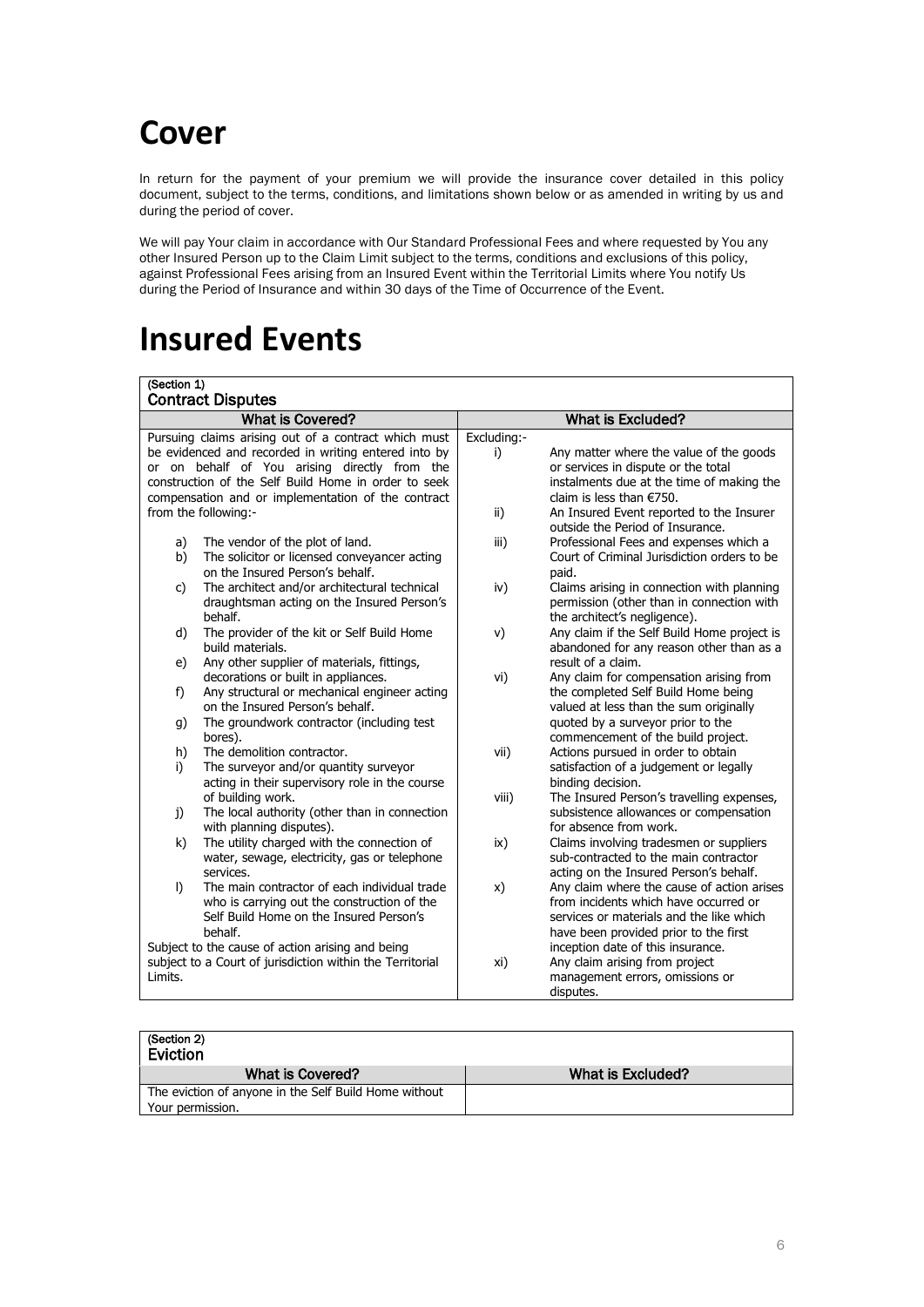## **Exclusions**

This insurance does not cover: -

- 1. Professional Fees incurred:
	- a) in respect of any Event where the Time of Occurrence commenced prior to the commencement of the insurance.
	- b) where the Insured Person should reasonably have realised when purchasing this insurance that a claim under this insurance might occur.
	- c) before Our written acceptance of a claim.
	- d) before Our approval or beyond those for which We have given Our approval.
	- e) where You fail to give proper instructions in due time to Us or to the Authorised Professional.
	- f) where You are responsible for anything which in Our opinion prejudices Your case.
	- g) if You withdraw instructions from the Authorised Professional, fail to respond to the Authorised Professional, withdraw from the Legal Proceedings or the Authorised Professional refuses to continue to act for You.
	- h) where You decide that You no longer wish to pursue Your claim as a result of disinclination. All costs incurred up until this stage will become Your Responsibility.
	- i) in respect of the amount in excess of Our Standard Professional Fees where You have elected to use an Authorised Professional of Your own choice.
- 2. The pursuit continued pursuit or defence of any claim if We consider it is unlikely a sensible settlement will be obtained or where the likely settlement amount is disproportionate compared with the time and expense incurred.
- 3. Claims which are conducted by You in a manner different from the advice or proper instructions of Us or the Authorised Professional.
- 4. Appeals unless You notify Us in writing of Your wish to appeal at least six working days before the deadline for giving notice of appeal expires and We consider the appeal to have reasonable Prospects of Success.
- 5. Any Professional Fees and expenses that could have been recovered under any other insurance except beyond the amount which would be payable under such insurance had this policy not been effected.
- 6. Damages, fines or other penalties You are ordered to pay by a Court, tribunal or arbitrator.
- 7. Claims arising from an Event arising from Your deliberate act, omission or misrepresentation.
- 8. Any dispute relating to written or verbal remarks which damage Your reputation.
- 9. Professional Fees arising directly or indirectly from computer software except operating systems and packaged software that have not been tailored by the supplier to Your own requirements.
- 10. Legal Proceedings outside the Territorial Limits and proceedings in constitutional international or supranational courts or tribunals including the European Court of Justice and the Commission and Court of Human Rights.
- 11. A dispute which relates to any compensation or amount payable under a contract of insurance.
- 12. A dispute with Us not dealt with under the Arbitration Condition.
- 13. Any dispute relating to patents, copyrights, trade or service marks, registered designs, passing off intellectual property trade secrets or confidential information.
- 14. An application for judicial review.
- 15. Any Professional Fees incurred in defending or pursuing new areas of law or test cases.
- 16. Any claim directly or indirectly arising from an allegation of miss-selling or mismanagement of financial services or products.
- 17. Any matter in respect of which an Insured Person is entitled to Legal Aid.
- 18. Any Professional Fees relating to Your alleged dishonesty or deliberate and wilful criminal acts or omissions.
- 19. Disputes between an Insured Person and their family or a matrimonial or co-habitation dispute except in so far as any claim relates to a dispute with an Insured Person's professional advisor.
- 20. A claim falling within the Small Claims Track limits where We shall provide legal advice and assistance and exercise Our discretion as to payment of any further costs.
- 21. Electronic Data

Any consequence, howsoever caused, including but not limited to Computer Virus in Electronic Data being lost, destroyed, distorted, altered, or otherwise corrupted.

For the purposes of this Policy, Electronic Data shall mean facts, concepts and information stored to form useable for communications, interpretations, or processing by electronic or electromechanical data processing or other electronically controlled hardware, software and other coded instructions for the processing and manipulation of data, or the direction and manipulation of such hardware.

For the purposes of this Policy, Computer Virus shall mean a set of corrupting, harmful, or otherwise unauthorised instructions or code, whether these have been introduced maliciously or otherwise, and multiply themselves through a computer system or network of whatsoever nature.

22. Radiation

Any direct or indirect consequence of: Irradiation, or contamination by nuclear material; or The radioactive, toxic, explosive or other hazardous or contaminating properties of any radioactive matter; or Any device or weapon which employs atomic or nuclear fission or fusion or other comparable reaction or radioactive force or matter.

23. Terrorism

Any direct or indirect consequence of terrorism as defined by the Terrorism Act 2000 and any amending or substituting legislation.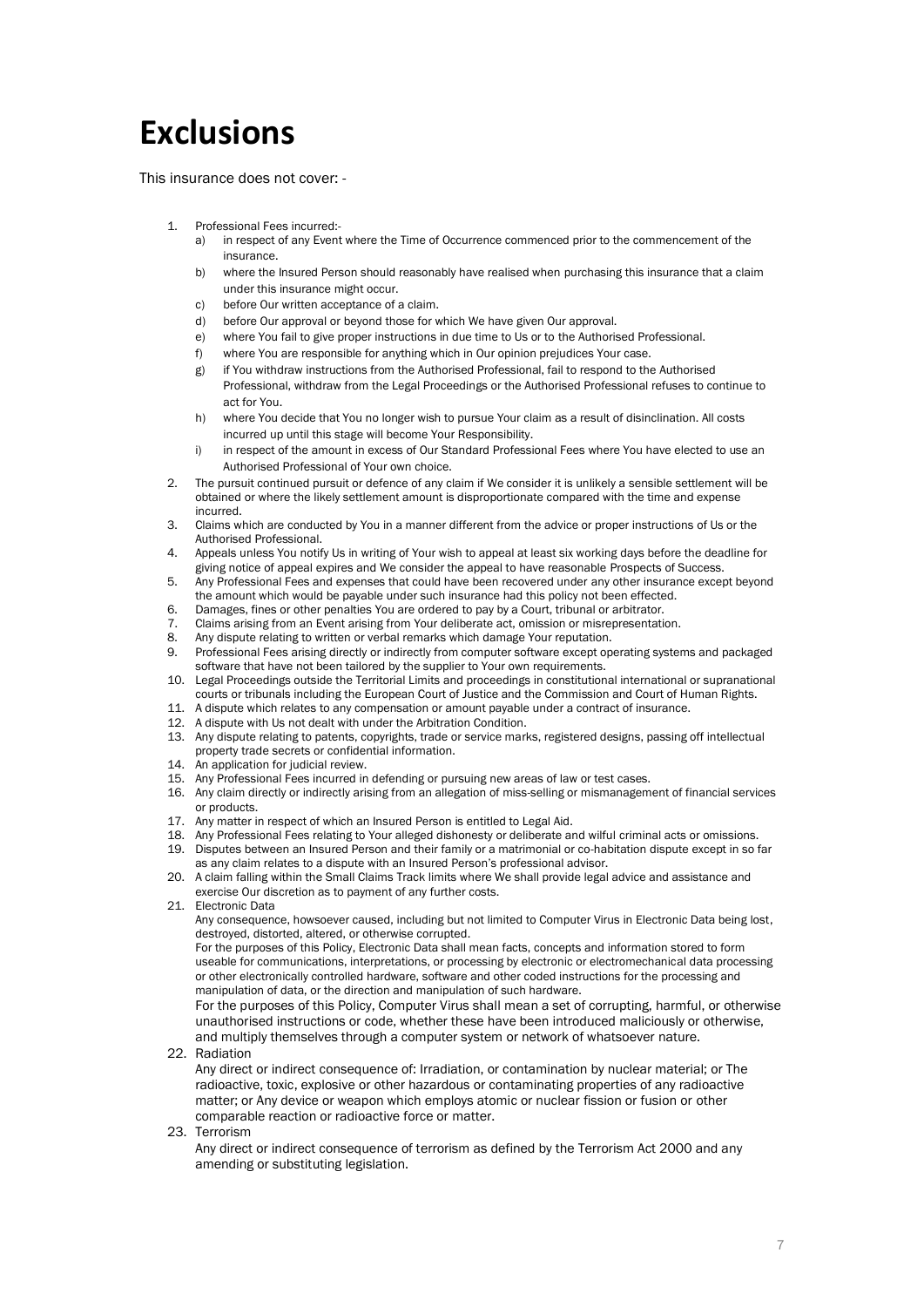An act of terrorism includes any act, or preparation in respect of action, or threat of action designed to influence the government de jure or de facto of any nation or any political division thereof, or in pursuit of political, religious, ideological, or similar purposes to intimidate the public or a section of the public of any nation by any person or group(s) of persons whether acting alone or on behalf of or in connection with any organisation(s) or government(s) de jure or de facto, and which:

- i. involves violence against one or more persons; or
- ii. involves damage to property; or
- iii. endangers life other than that of the person committing the action; or
- creates a risk to health or safety of the public or a section of the public; or
- v. is designed to interfere with or to disrupt an electronic system.

This policy also excludes loss, damage, cost, or expense directly or indirectly caused by, contributed to by, resulting from, or arising out of or in connection with any action in controlling, preventing, suppressing, retaliating against, or responding to any act of terrorism.

24. War

Any direct or indirect consequence of war, civil war, invasion, acts of foreign enemies (whether war be declared or not), rebellion, revolution, insurrection, military or usurped power, or confiscation, nationalisation, requisition, destruction of or damage to property by or under the order of any government, local or public authority.

- 25. Any matter arising from or relating to any business or trading activity or venture for gain undertaken by an Insured Person including but not limited to any personal guarantee and investment in unlisted companies. 26. Legal Proceedings between an Insured Person and a central or local government authority:
	- a) Unless an Insured Person has suffered or could suffer pecuniary loss if the Legal Proceedings are not pursued or defended; or
	- b) Concerning the imposition of statutory charges.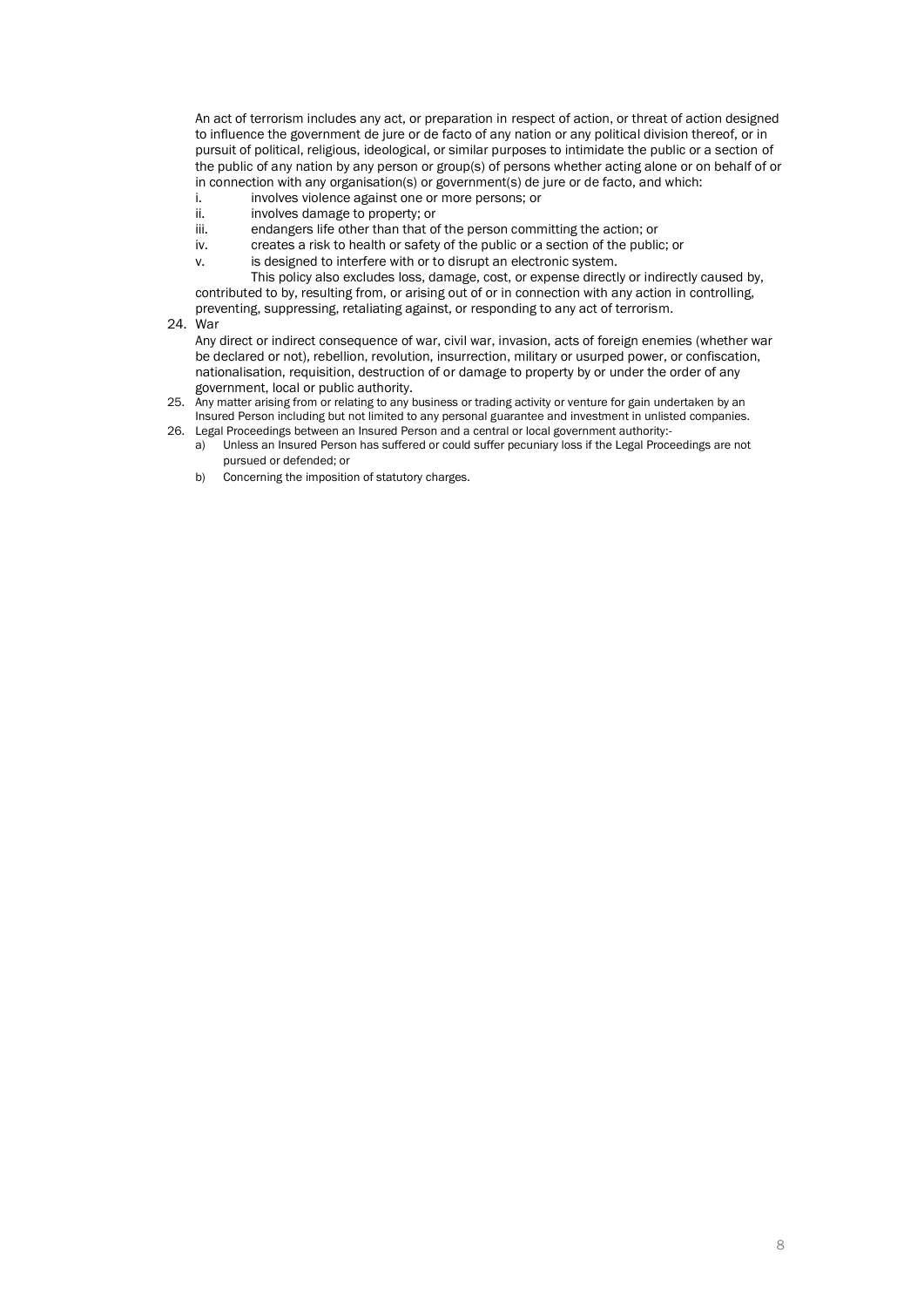## **Policy Conditions**

#### Consumer Insurance Act

You are required by the provisions of the Consumer Insurance (Disclosure and Representations) Act 2012 to take care to:

supply accurate and complete answers to all the questions we or the administrator may ask as part of your application for cover under the policy

to make sure that all information supplied as part of your application for cover is true and correct tell us of any changes to the answers you have given as soon as possible.

You must take reasonable care to provide complete and accurate answers to the questions we ask when you take out, make changes to and renew your policy. If any information you provide is not complete and accurate, this may mean your policy is invalid and that it does not operate in the event of a claim or we may not pay any claim in full.

#### Insurance Act 1936 (or future amendments thereto)

All monies which become or may become payable by the Company under this Policy shall in accordance with Section 93 of the Insurance Act 1936 be payable and paid in the Republic of Ireland.

#### Finance Act 1990 (or future amendments thereto)

The appropriate stamp duty has been or shall be paid in accordance with the provisions of Section 5 of the Stamp Duties Consolidation Act 1999.

#### **Observance**

Our liability to make any payment under this policy will be conditional on You complying with the terms and conditions of this insurance.

#### Claims

You must tell Us in writing within 30 days about any matter, which could result in a claim being made under this policy, and must obtain in writing Our consent to incur Professional Fees.

We will not enter into dialogue or correspond with anyone other than You (or with Your agreement an Insured Person) or Your or the Insured Person's personal representative (following death or serious incapacity) in relation to the notification and subsequent handling of a claim.

We will give such consent if You can satisfy Us that there are reasonable Prospects of Success in pursuing or defending Your claim and that it is necessary for Professional Fees to be paid and You have paid the Excess.

We may require (at Our discretion) You at Your expense to obtain the opinion of an expert or counsel on the merits of a claim or continued merits of a claim or Legal Proceedings. If We subsequently agree to accept or continue with the claim, the costs of such opinion will be covered.

If after receiving a claim or during the course of a claim We decide that:-

- 1. Your Prospects of Success are insufficient;
- 2. It would be better for You to take a different course of action;
- 3. We cannot agree to the claim.

We will write to You giving Our reasons and We will not then be bound to pay any further Professional Fees for this claim.

We may limit any Professional Fees that We will pay under the policy in the pursuit continued pursuit or defence of any claim:-

1. If We consider it is unlikely a sensible settlement will be obtained or

2. where the likely settlement amount is disproportionate to the time and expense necessary to achieve a settlement; or 3. where there are insufficient prospects of obtaining recovery of any sums claimed.

Alternatively where it may cost Us more to handle a claim than the amount in dispute We may at Our option pay to You the amount in dispute which shall be deemed to represent full and final settlement under this policy.

In the event that You make a claim under this policy which You subsequently discontinue due to Your own disinclination to proceed, any legal costs incurred to date will become Your own responsibility and will be required to be repaid to the Insurer.

UK General Insurance Ltd is an agent of Great Lakes Insurance SE and in the matters of a claim act on behalf of Great Lakes Insurance SE.

#### Representation

We will take over and conduct in Your name the prosecution, pursuit, defence or settlement of any claim. The Authorised Professional nominated and appointed by Us will act on Your behalf and You must accept Our nomination.

If Legal Proceedings have been agreed by Us, You may nominate Your own Authorised Professional whose name and address You must submit to Us. In selecting Your Authorised Professional You shall have regard to the common law duty to minimise the cost for Your claim. Any dispute arising from this shall be referred to Arbitration in accordance with the Policy Conditions.

Where You have elected to use Your own nominated Authorised Professional You will be responsible for any Professional Fees in excess of Our Standard Professional Fees.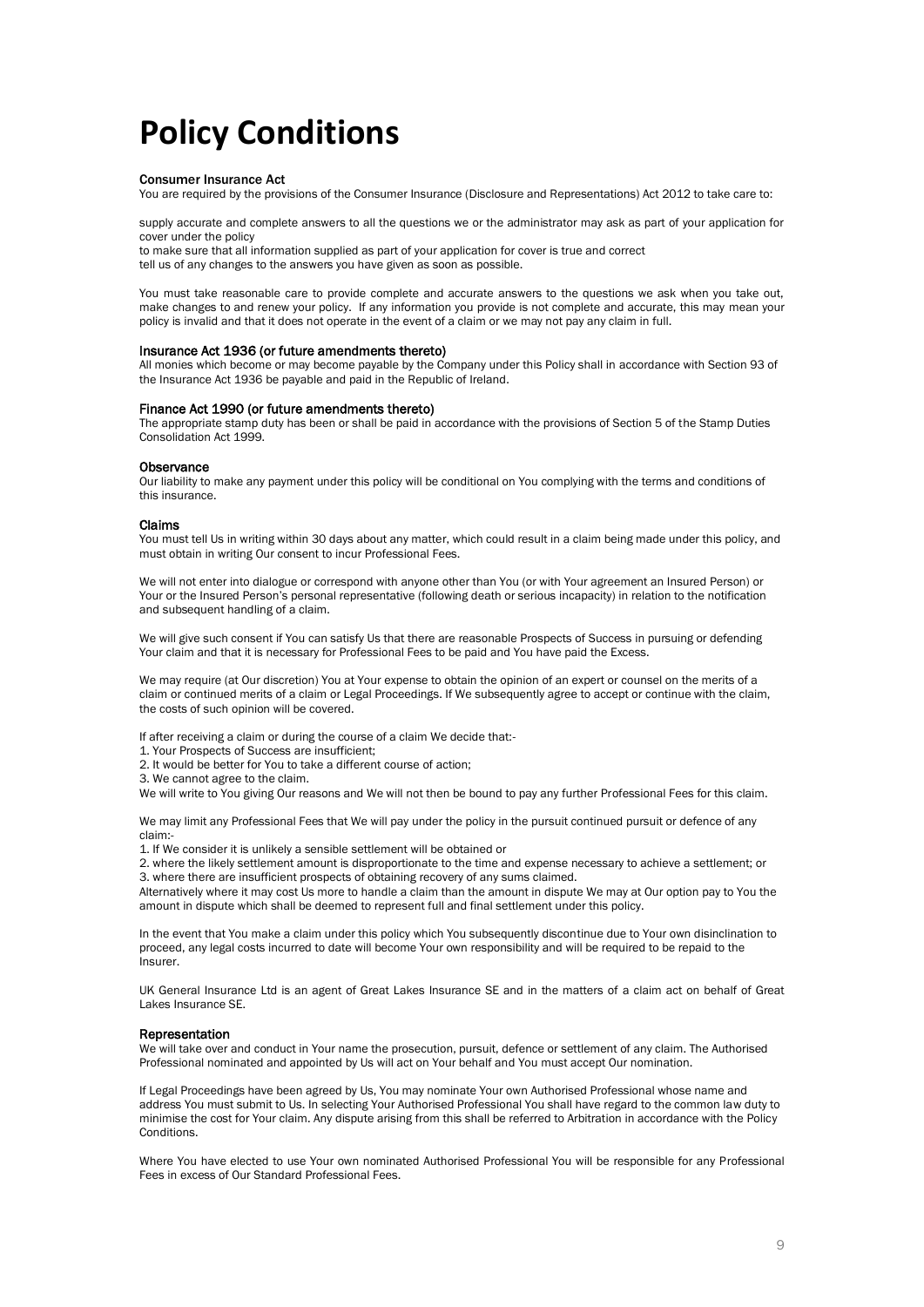#### Conduct of Claim

1. You shall at all times co-operate with Us and give to Us and the Authorised Professional evidence, documents and information of all material developments and shall attend upon the Authorised Professional when so requested at Your own expense.

2. We shall have direct access at all times to and shall be entitled to obtain from the Authorised Professional any information, form, report, copy of documents, advice computation, account or correspondence relating to the matter whether or not privileged, and You shall give any instructions to the Authorised Professional which may be required for this purpose. You or Your Authorised Professional shall notify Us immediately in writing of any offer or payment into Court made with a view to settlement and You must secure Our written agreement before accepting or declining any such offer.

3. We will not be bound by any promise or undertaking given by You to the Authorised Professional or by either of You to any court, witness, expert or agent or other person without Our agreement.

#### Recovery of Costs

You should take all steps to recover costs charges, fees or expenses. If another person is ordered, or agrees, to pay You all or any costs charges, fees, expenses or compensation You will do everything possible (subject to Our directions) to recover the money and hold it on Our behalf. If payment is made by instalments these will be paid to Us until We have recovered the total amount that the other person was ordered, or agreed to pay by way of costs, charges or fees.

#### Fraud

You must not act in a fraudulent way. If you or anyone acting for you:

• fails to reveal or hides a fact likely to influence whether we accept your proposal, your renewal, or any adjustment to your policy;

- fails to reveal or hides a fact likely to influence the cover we provide;
- makes a statement to us or anyone acting on our behalf, knowing the statement to be false;
- sends us or anyone acting on our behalf a document, knowing the document to be forged or false;
- makes a claim under the policy, knowing the claim to be false or fraudulent in any way; or
- makes a claim for any loss or damage you caused deliberately or with your knowledge.

If your claim is in any way dishonest or exaggerated, we will not pay any benefit under this policy or return any premium to you and we may cancel your policy immediately and backdate the cancellation to the date of the fraudulent claim. We may also take legal action against you and inform the appropriate authorities.

#### Data Protection Act 1998

Please note that any information provided to us will be processed by us and our agents in compliance with the provisions of the Data Protection Act 1998, for the purpose of providing insurance and handling claims, if any, which may necessitate providing such information to third parties. We may also send the information in confidence for process to other companies acting on their instructions including those located outside the European Economic Area.

It is important that the data You have supplied is kept up to date. You should therefore notify Us promptly of any changes. You are entitled upon the payment of an administration fee to inspect the personal data which We are holding about You. If You wish to make such an inspection, You should contact Legal Insurance Management Ltd, 1 Hagley Court North, The Waterfront, Brierley Hill, West Midlands, DY5 1XF.

We may respond to enquiries by the Police concerning Your policy in the normal course of their investigations. Where it is necessary to administer Your policy effectively or to protect Your interests or for fraud prevention and detection purposes, We may disclose data You have supplied to other third parties such as solicitors, other insurers, law enforcement agencies, etc.

#### Due Care

You must take due care to prevent incidents that may give rise to a claim and to minimise the amount payable by Us.

#### Cancellation

We hope You are happy with the cover this policy provides. However, if after reading this policy, this insurance does not meet with Your requirements, please return it to Your Agent within fourteen (14) days of issue and We will refund Your premium provided You have not submitted a claim.

The Insurer shall not be bound to accept renewal of any Insurance and may at any time cancel any insurance document by giving 14 days' notice in writing where there is a valid reason for doing so. A cancellation letter will be sent to the Insured at their last known address. Valid reasons may include but are not limited to:

#### a) Fraud

- b) Non-payment of premium
- c) Threatening and abusive behaviour
- d) Non-compliance with policy terms & conditions

Provided the premium has been paid in full the Insured shall be entitled to a proportionate rebate of premium in respect of the unexpired period showing on the insurance.

#### Acts of Parliament

Any reference to Act of Parliament within this policy shall include an amending or replacing Act and shall also include where applicable equivalent legislation under European Law where applied in the Republic of Ireland.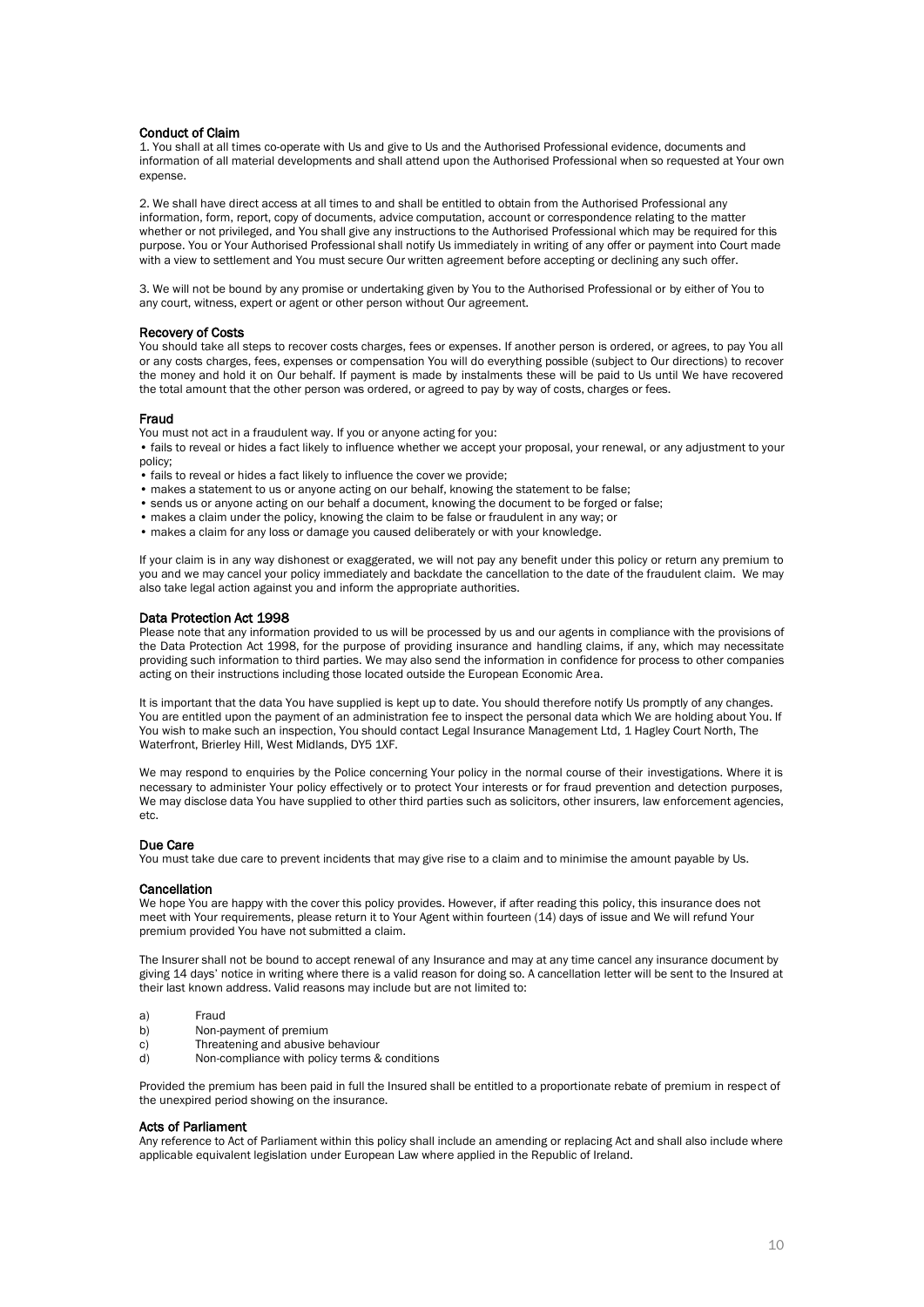#### Arbitration

In the event of any dispute or difference whatsoever arising out of this policy or any Claim made, the matter shall be referred to an arbitrator, who shall be either a solicitor or a barrister who You and we agree on in writing. If the Insured Person is not the Policyholder, by claiming under this policy he or she agrees to be a party to any Arbitration under this Clause whether jointly with the Policyholder or otherwise and whether as claimant or defendant.

If an arbitrator cannot be agreed then the President of the Law Society of Ireland or similar legal professional body will choose one. The decision of the arbitration shall be final and binding on both parties and he or she will decide who should pay the costs of the arbitration. If costs are awarded against You, they are not covered under this policy. This arbitration condition does not affect Your rights to take separate legal action.

#### **Notices**

Any letter or notice concerning this insurance will be properly issued if it is sent to the last known address of the person intended to receive it.

#### Helpline Service

The Legal Helpline Service provides advice on any legal problem affecting the Policyholder. All potential claims must be reported initially to the Claims Helpline for advice and support.

#### Legal Claims Notification & Advice Helpline Number: +44(0)1384 377000.

We will not accept responsibility if the Helpline services fail for reasons beyond Our control.

#### Law

This policy shall be governed by and construed in accordance with the Law of Ireland unless the Policyholder's habitual residence (in the case of an individual) or central administration and/or place of establishment is located in Scotland in which case the law of Scotland shall apply. In the event of the place of establishment being situated in the Channel Islands the relevant law governing the Channel Islands shall apply.